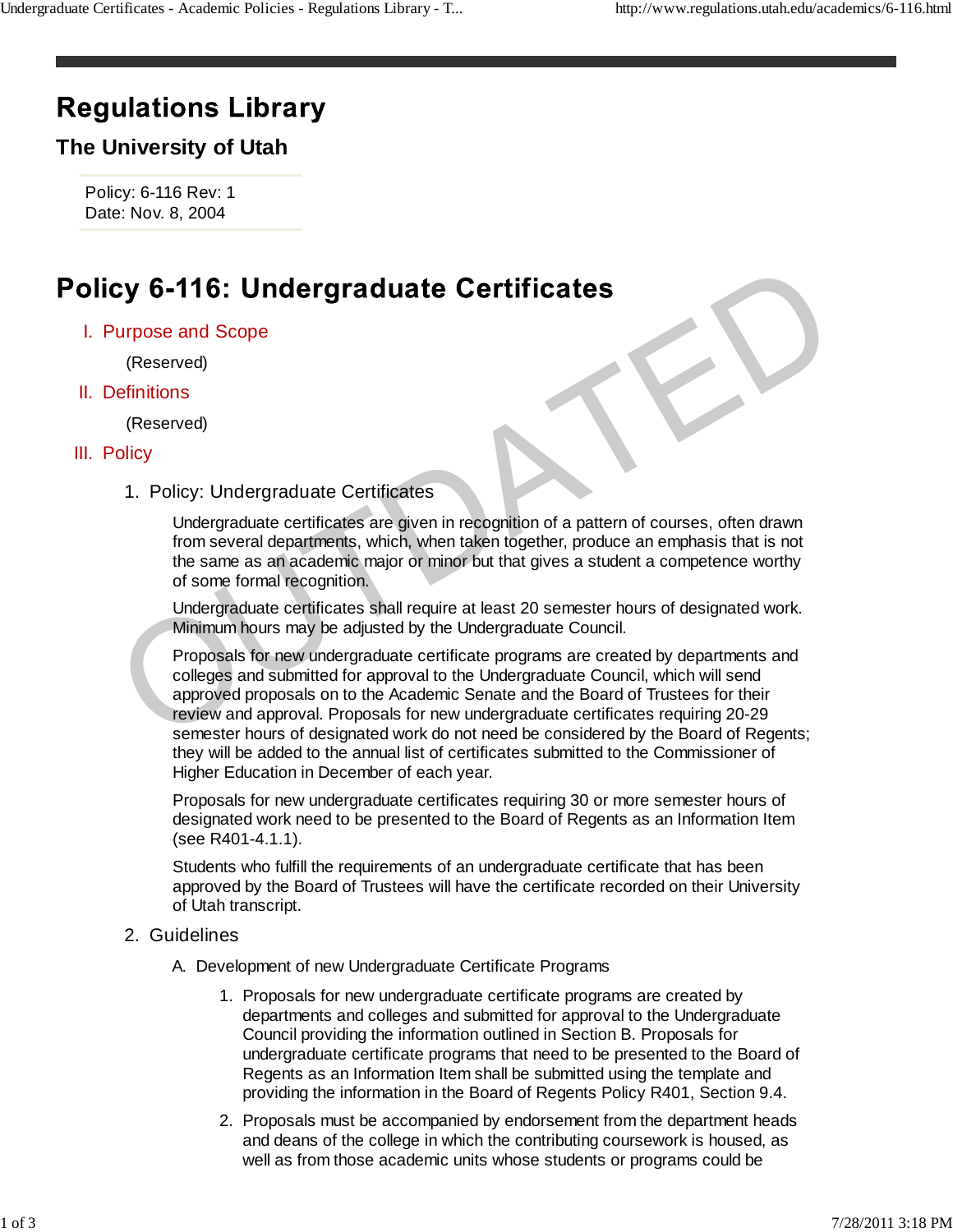affected by the creation of the new undergraduate certificate.

- 3. Interdisciplinary undergraduate certificate programs are encouraged.
- B. Criteria for Program Submission

Proposals for new undergraduate certificate programs shall include the following:

Need. A statement of the need for the proposed certificate and the basis for such a need, supported by either externally or internally derived data;

Educational Objectives. A statement of the educational objectives of the certificate.

Impact on Existing Programs. The certificate proposal will address the question of the impact of the program on any related programs.

Courses. A statement of the proposed course sequence associated with the certificate, including titles and course descriptions both for existing courses and any new courses that may be developed. The proposal will address the possibility of program delivery using distance education approaches. Impact on Existing Programs. The certificate proposal will address the question of<br>the impact of the program on any related programs.<br>Courses. A statement of the proposed course sequence associated with the<br>certificate, in

Student Advisement. Identify the department/college office that will coordinate the certificate program, advise students, and communicate with administrative offices.

Budget. Describe the costs of the certificate program and how the program will be funded.

Library Resources. Confirmation from the appropriate University library, or libraries, that current resources are sufficient to meet the research needs of the certificate program.

#### IV. Rules, Procedures, Guidelines, Forms and other related resources

Rules

Procedures

**Guidelines** 

Forms

Other related resource materials

V. References:

(Reserved)

#### VI. Contacts:

Policy Owner:

Questions about this Policy and any related Rules, Procedures and Guidelines should be directed to the Sr. Associate Vice President for Undergraduate Studies.

#### **Policy Officers**:

Only the Sr. Vice President for Academic Affairs and the Sr. Vice President for Health Sciences or their designees have the authority to grant exceptions to this policy.

#### VII. History:

Renumbering: Renumbered as Policy 6-116 effective 9/15/2008, formerly known as PPM 9-8.14, and formerly as Faculty Regulations Chapter VII Section 21.

1. Revision history:

Current version: Revsion 1

Editorially revised: October 11, 2005